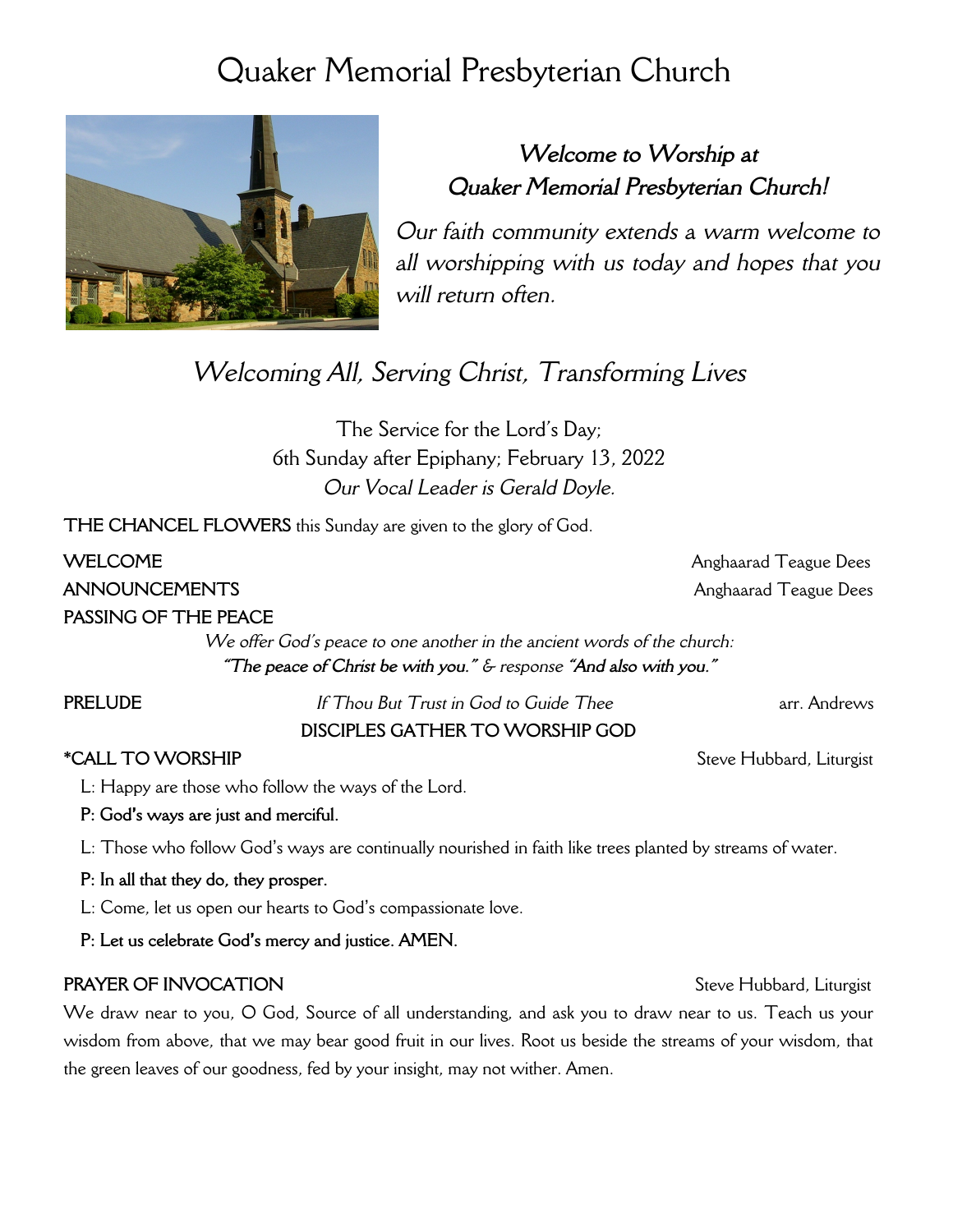#### **\*HYMN #**401 *Gather Us In*

Here in this place new light is streaming Now is the darkness vanished away See in this space our fears and our dreamings Brought here to you in the light of this day Gather us in, the lost and forsaken Gather us in, the blind and the lame Call to us now and we shall awaken We shall arise at the sound of our name

We are the young, our lives are a mystery We are the old who yearn for your face We have been sung throughout all of history Called to be light to the whole human race Gather us in, the rich and the haughty Gather us in, the proud and the strong Give us a heart so meek and so lowly Give us the courage to enter the song

Here we will take the wine and the water Here we will take the bread of new birth Here you shall call your sons and your daughters Call us anew to be salt for the earth Give us to drink the wine of compassion Give us to eat the bread that is you Nourish us well and teach us to fashion Lives that are holy and hearts that are true

Not in the dark of buildings confining Not in some heaven light years away But here in this place the new light is shining Now is the kingdom, now is the day Gather us in and hold us forever Gather us in and make us your own Gather us in, all peoples together Fire of love in our flesh and our bones

#### **\*CALL TO CONFESSION** Steve Hubbard, Liturgist

When we offer God our confession, we join the beautiful work of reconciliation, which begins with our reconciling with God. Trusting in our Partner in grace, let us make our confession as we pray together...

### \*PRAYER OF CONFESSION Steve Hubbard, Liturgist

**Merciful and loving God, you have called us to be your people and claimed us for the service of Jesus Christ. We confess that we have not lived up to our calling to proclaim the good news in word and deed. We are quick to speak when we ought to listen and remain silent when it is time to speak. We put too much faith in our own actions and fail to trust the strength of your Spirit. O God, forgive our foolish and sinful ways. Strengthen us anew to follow Christ's way in the world. By your Holy Spirit, give us the grace we need to be faithful disciples and fulfill our common calling; through Jesus Christ our Lord and Savior. Amen.** 

*(Please take a moment of silence for personal confession and reflection.)*

### **\*ASSURANCE OF PARDON** Steve Hubbard, Liturgist

By grace you have been saved through faith and this not your own doing; it is the gift of God. I declare to you, in the name of Jesus Christ we are forgiven. **Thanks be to God.**

#### **\*CHORAL RESPONSE Hymn #582 Glory to God, Whose Goodness Shines on Me**

| Glory to God, whose goodness shines on me,                 | World without end, without end. Amen.                      |
|------------------------------------------------------------|------------------------------------------------------------|
| And to the Son, whose grace has pardoned me,               | World without end, without end. Amen.                      |
| And to the Spirit, whose love has set me free.             | World without end, without end. Amen.                      |
| As it was in the beginning, is now and ever shall be. Amen | As it was in the beginning, is now and ever shall be. Amen |

### **CHILDREN'S MESSAGE** Steve Hubbard Steve Hubbard Steve Hubbard Steve Hubbard Steve Hubbard Steve Hubbard Steve Hubbard Steve Hubbard Steve Hubbard Steve Hubbard Steve Hubbard Steve Hubbard Steve Hubbard Steve Hubbard Steve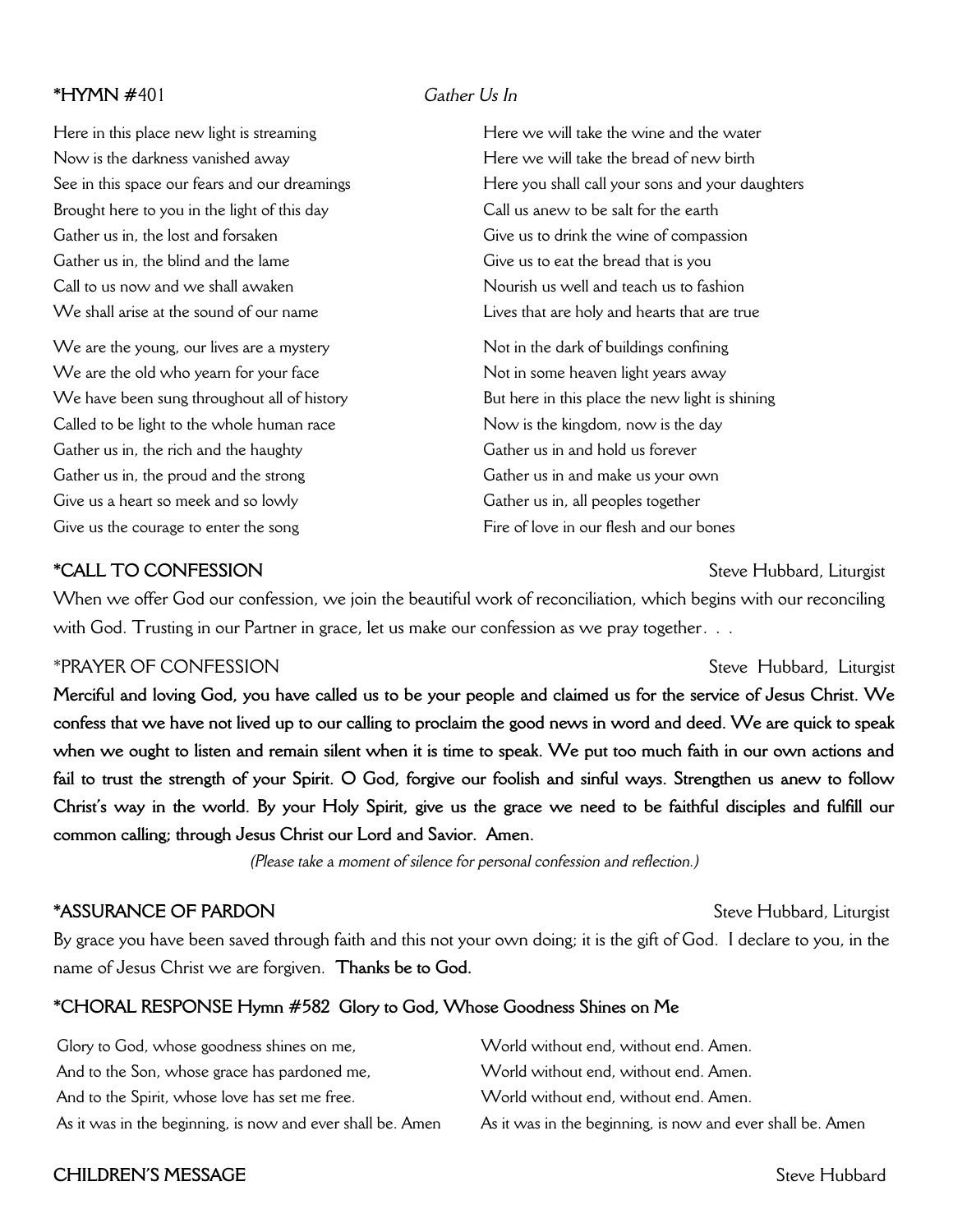#### **DISCIPLES LISTEN TO THE WORD OF GOD**

He came down with them and stood on a level place, with a great crowd of his disciples and a great multitude of people from all Judea, Jerusalem, and the coast of Tyre and Sidon. They had come to hear him and to be healed of their diseases; and those who were troubled with unclean spirits were cured. And all in the crowd were trying to touch him, for power came out from him and healed all of them. Then he looked up at his disciples and said: 'Blessed are you who are poor, for yours is the kingdom of God. 'Blessed are you who are hungry now, for you will be filled. 'Blessed are you who weep now, for you will laugh. 'Blessed are you when people hate you, and when they exclude you, revile you, and defame you on account of the Son of Man. Rejoice on that day and leap for joy, for surely your reward is great in heaven; for that is what their ancestors did to the prophets. 'But woe to you who are rich, for you have received your consolation. 'Woe to you who are full now, for you will be hungry. 'Woe to you who are laughing now, for you will mourn and weep. 'Woe to you when all speak well of you, for that is what their ancestors did to the false prophets.

## **ANTHEM** *Take My Life* Hymn #697

#### **SCRIPTURE READING** Jeremiah 17:5-10 Anghaarad Teague Dees

Thus says the LORD: Cursed are those who trust in mere mortals and make mere flesh their strength, whose hearts turn away from the LORD. They shall be like a shrub in the desert, and shall not see when relief comes. They shall live in the parched places of the wilderness, in an uninhabited salt land. Blessed are those who trust in the LORD, whose trust is the LORD. They shall be like a tree planted by water, sending out its roots by the stream. It shall not fear when heat comes, and its leaves shall stay green; in the year of drought it is not anxious, and it does not cease to bear fruit. The heart is devious above all else; it is perverse— who can understand it? I the LORD test the mind and search the heart, to give to all according to their ways, according to the fruit of their doings.

### **SERMON** Like the Trees Anghaarad Teague Dees

### **HYMN #730** *I Sing a Song of the Saints of God*

| 1 I sing a song of the saints of God,            | And one was a soldier, and one was a priest,         |
|--------------------------------------------------|------------------------------------------------------|
| patient and brave and true,                      | and one was slain by a fierce wild beast:            |
| who toiled and fought and lived and died         | and there's not any reason, no, not the least,       |
| for the Lord they loved and knew.                | why I shouldn't be one too.                          |
| And one was a doctor, and one was a queen,       | 3 They lived not only in ages past;                  |
| and one was a shepherdess on the green:          | there are hundreds of thousands still;               |
| they were all of them saints of God, and I mean, | the world is bright with the joyous saints           |
| God helping, to be one too.                      | who love to do Jesus' will.                          |
| 2 They loved their Lord so dear, so dear,        | You can meet them in school, or in lanes, or at sea, |
| and God's love made them strong;                 | in church, or in trains, or in shops, or at tea;     |
| and they followed the right, for Jesus' sake,    | for the saints of God are just folk like me,         |
| the whole of their good lives long.              | and I mean to be one too.                            |
|                                                  |                                                      |

#### **SCRIPTURE READING**: Luke 6:17-26 Steve Hubbard, Lector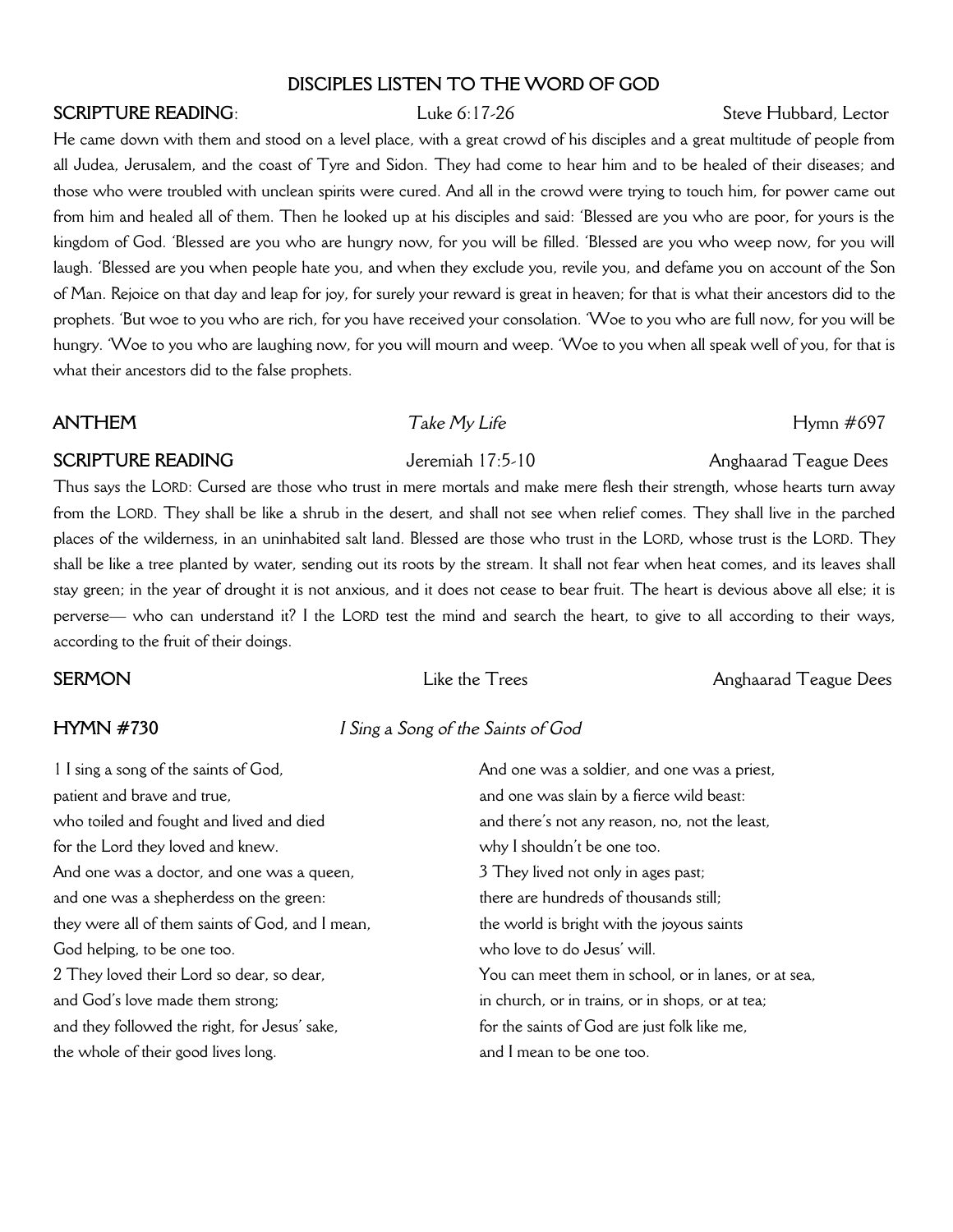### **ORDINATION AND INSTALLATION**

There are varieties of gifts, but it is the same Spirit who gives them.

**There are different ways of serving God, but it is the same Lord who is served.** 

God works through each person in a unique way, but it is God's purpose that is accomplished.

#### **To each is given a gift of the Spirit to be used for the common good**

Together we are the body of Christ and individually members of it.

#### **Statement on Ordination**

#### **Profession of Faith**

With the whole church, let us confess our faith. Do you believe in God the Father? **I believe in God, the Father Almighty, creator of heaven and earth.** Do you believe in Jesus Christ, the Son of God? **I believe in Jesus Christ, God's only Son, our Lord, who was conceived by the Holy Spirit, born of the Virgin Mary, suffered under Pontius Pilate, was crucified, died and was buried; he descended to the dead. On the third day he rose again; he ascended into heaven, he is seated at the right hand of the Father, and he will come to judge the living and the dead.** Do you believe in God the Holy Spirit? **I believe in the Holy Spirit, the holy catholic church, the communion of saints, the** 

**forgiveness of sins, the resurrection of the body and the life everlasting. Amen.** 

### **Constitutional Questions**

Do we the members of the church accept, Jim Glass, Valerie Rogers, Anders Sunwall and Bob Lockridge as ruling elders chosen by God through the voice of this congregation to lead us in the way of Jesus Christ? **We do.** Do we agree to pray for them, to encourage them, to respect their decisions and to follow as they guide us, serving Jesus Christ, who alone is Head of the Church? **We do.**

### **Prayer of Ordination and Installation**

### **Declaration of Ordination and Installation**

#### **Welcome**

### \**PRAYER OF DEDICATION**

**Almighty and gracious God, accept the tithes and offerings we present you today. May these bring pleasure in your presence. May our sincere desire to be faithful stewards bring joy to your heart. We pray for your blessing today and as we come dedicating our lives and labors we ask that you would bless us in return. So fulfill your word in our lives today. Amen.**